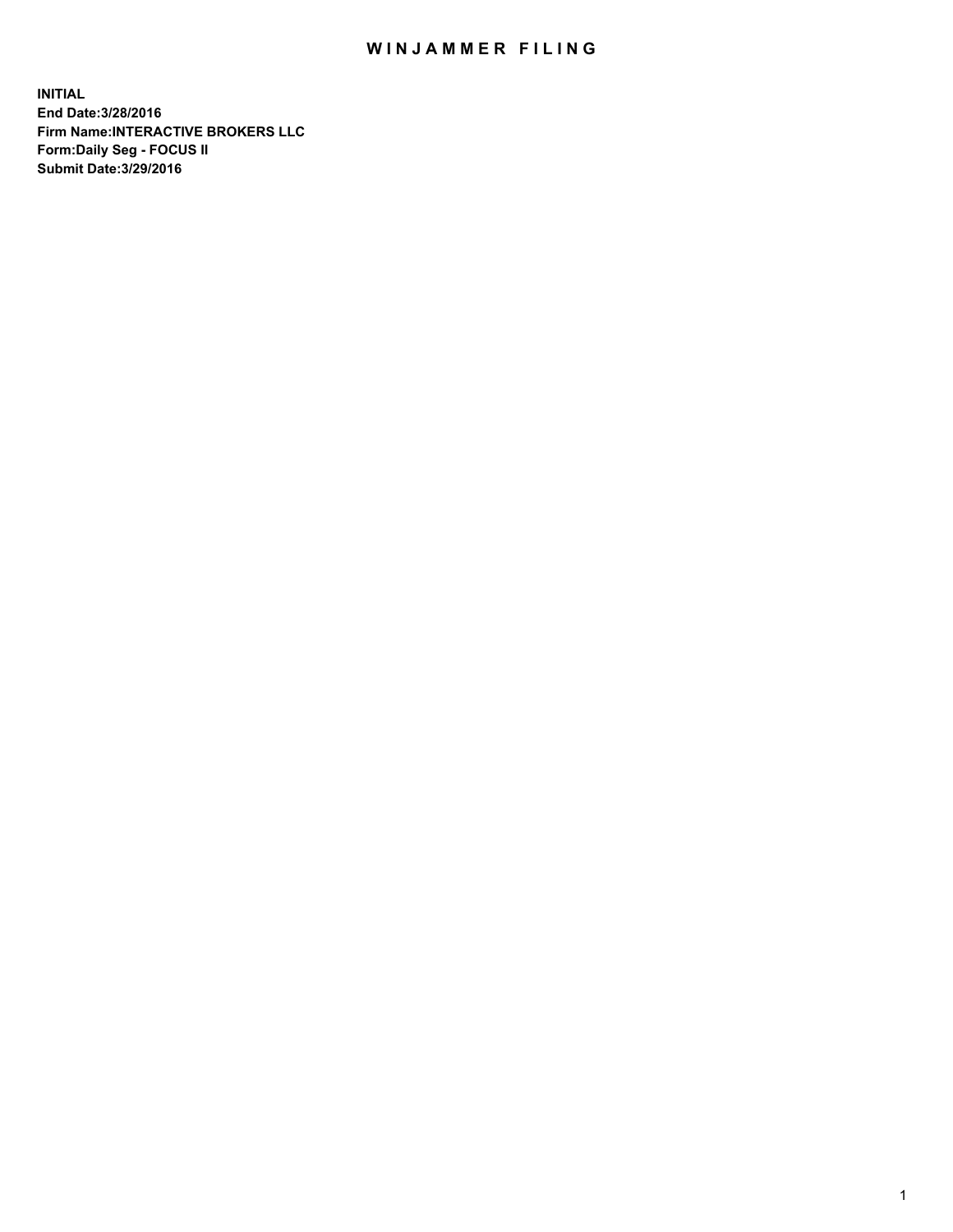## **INITIAL End Date:3/28/2016 Firm Name:INTERACTIVE BROKERS LLC Form:Daily Seg - FOCUS II Submit Date:3/29/2016 Daily Segregation - Cover Page**

| Name of Company<br><b>Contact Name</b><br><b>Contact Phone Number</b><br><b>Contact Email Address</b>                                                                                                                                                                                                                          | <b>INTERACTIVE BROKERS LLC</b><br><b>Alex Parker</b><br>203-618-7738<br>aparker@interactivebrokers.com |
|--------------------------------------------------------------------------------------------------------------------------------------------------------------------------------------------------------------------------------------------------------------------------------------------------------------------------------|--------------------------------------------------------------------------------------------------------|
| FCM's Customer Segregated Funds Residual Interest Target (choose one):<br>a. Minimum dollar amount: ; or<br>b. Minimum percentage of customer segregated funds required:%; or<br>c. Dollar amount range between: and; or<br>d. Percentage range of customer segregated funds required between:% and%.                          | <u>0</u><br>155,000,000 245,000,000<br><u>00</u>                                                       |
| FCM's Customer Secured Amount Funds Residual Interest Target (choose one):<br>a. Minimum dollar amount: ; or<br>b. Minimum percentage of customer secured funds required:% ; or<br>c. Dollar amount range between: and; or<br>d. Percentage range of customer secured funds required between: % and %.                         | <u>0</u><br>80,000,000 120,000,000<br><u>00</u>                                                        |
| FCM's Cleared Swaps Customer Collateral Residual Interest Target (choose one):<br>a. Minimum dollar amount: ; or<br>b. Minimum percentage of cleared swaps customer collateral required:% ; or<br>c. Dollar amount range between: and; or<br>d. Percentage range of cleared swaps customer collateral required between:% and%. | <u>0</u><br>0 <sub>0</sub><br>0 <sub>0</sub>                                                           |

Attach supporting documents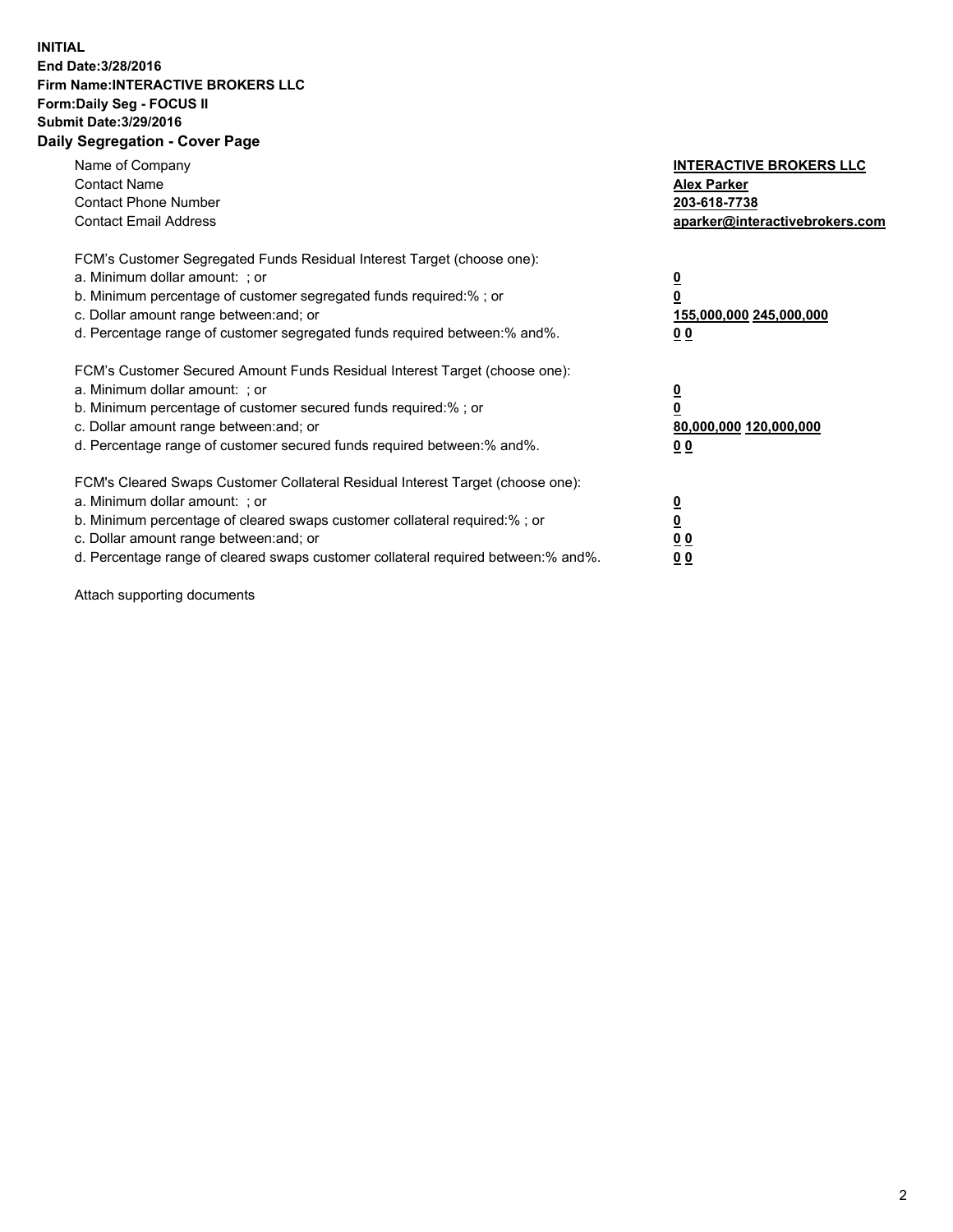## **INITIAL End Date:3/28/2016 Firm Name:INTERACTIVE BROKERS LLC Form:Daily Seg - FOCUS II Submit Date:3/29/2016 Daily Segregation - Secured Amounts**

| Foreign Futures and Foreign Options Secured Amounts<br>Amount required to be set aside pursuant to law, rule or regulation of a foreign<br>$0$ [7305]<br>government or a rule of a self-regulatory organization authorized thereunder<br>1.<br>Net ledger balance - Foreign Futures and Foreign Option Trading - All Customers<br>A. Cash<br>291,306,445 [7315]<br>B. Securities (at market)<br>$0$ [7317]<br>2.<br>Net unrealized profit (loss) in open futures contracts traded on a foreign board of trade<br>-10,548,990 [7325]<br>3.<br>Exchange traded options<br>a. Market value of open option contracts purchased on a foreign board of trade<br>46,860 [7335]<br>b. Market value of open contracts granted (sold) on a foreign board of trade<br>$-65,553$ [7337]<br>Net equity (deficit) (add lines 1. 2. and 3.)<br>4.<br>280,738,762 [7345]<br>5.<br>Account liquidating to a deficit and account with a debit balances - gross amount<br>55,543 [7351]<br>Less: amount offset by customer owned securities<br>0 [7352] 55,543 [7354]<br>6.<br>Amount required to be set aside as the secured amount - Net Liquidating Equity<br>280,794,305 [7355]<br>Method (add lines 4 and 5)<br>7.<br>Greater of amount required to be set aside pursuant to foreign jurisdiction (above) or line<br>280,794,305 [7360]<br>6.<br>FUNDS DEPOSITED IN SEPARATE REGULATION 30.7 ACCOUNTS<br>1.<br>Cash in banks<br>A. Banks located in the United States<br>$0$ [7500]<br>B. Other banks qualified under Regulation 30.7<br>0 [7520] 0 [7530]<br>2.<br>Securities<br>A. In safekeeping with banks located in the United States<br>344,107,520 [7540]<br>B. In safekeeping with other banks qualified under Regulation 30.7<br>0 [7560] 344,107,520 [7570]<br>3.<br>Equities with registered futures commission merchants<br>A. Cash<br>$0$ [7580]<br><b>B.</b> Securities<br>$0$ [7590]<br>C. Unrealized gain (loss) on open futures contracts<br>$0$ [7600]<br>D. Value of long option contracts<br>$0$ [7610]<br>E. Value of short option contracts<br>0 [7615] 0 [7620]<br>4.<br>Amounts held by clearing organizations of foreign boards of trade<br>A. Cash<br>$0$ [7640]<br><b>B.</b> Securities<br>$0$ [7650]<br>C. Amount due to (from) clearing organization - daily variation<br>$0$ [7660]<br>D. Value of long option contracts<br>$0$ [7670]<br>E. Value of short option contracts<br>0 [7675] 0 [7680]<br>5.<br>Amounts held by members of foreign boards of trade<br>A. Cash<br>63,743,105 [7700]<br><b>B.</b> Securities<br>$0$ [7710]<br>C. Unrealized gain (loss) on open futures contracts<br>-7,789,921 [7720]<br>D. Value of long option contracts<br>46,860 [7730]<br>E. Value of short option contracts<br>-65,553 [7735] 55,934,491 [7740]<br>6.<br>Amounts with other depositories designated by a foreign board of trade<br>0 [7760]<br>7.<br>Segregated funds on hand<br>$0$ [7765]<br>8.<br>Total funds in separate section 30.7 accounts<br>400,042,011 [7770]<br>9.<br>Excess (deficiency) Set Aside for Secured Amount (subtract line 7 Secured Statement<br>119,247,706 [7380]<br>Page 1 from Line 8) |     |                                                                             |                   |
|-------------------------------------------------------------------------------------------------------------------------------------------------------------------------------------------------------------------------------------------------------------------------------------------------------------------------------------------------------------------------------------------------------------------------------------------------------------------------------------------------------------------------------------------------------------------------------------------------------------------------------------------------------------------------------------------------------------------------------------------------------------------------------------------------------------------------------------------------------------------------------------------------------------------------------------------------------------------------------------------------------------------------------------------------------------------------------------------------------------------------------------------------------------------------------------------------------------------------------------------------------------------------------------------------------------------------------------------------------------------------------------------------------------------------------------------------------------------------------------------------------------------------------------------------------------------------------------------------------------------------------------------------------------------------------------------------------------------------------------------------------------------------------------------------------------------------------------------------------------------------------------------------------------------------------------------------------------------------------------------------------------------------------------------------------------------------------------------------------------------------------------------------------------------------------------------------------------------------------------------------------------------------------------------------------------------------------------------------------------------------------------------------------------------------------------------------------------------------------------------------------------------------------------------------------------------------------------------------------------------------------------------------------------------------------------------------------------------------------------------------------------------------------------------------------------------------------------------------------------------------------------------------------------------------------------------------------------------------------------------------------------------------------------------------------------------------------------------------------------------------------------|-----|-----------------------------------------------------------------------------|-------------------|
|                                                                                                                                                                                                                                                                                                                                                                                                                                                                                                                                                                                                                                                                                                                                                                                                                                                                                                                                                                                                                                                                                                                                                                                                                                                                                                                                                                                                                                                                                                                                                                                                                                                                                                                                                                                                                                                                                                                                                                                                                                                                                                                                                                                                                                                                                                                                                                                                                                                                                                                                                                                                                                                                                                                                                                                                                                                                                                                                                                                                                                                                                                                                     |     |                                                                             |                   |
|                                                                                                                                                                                                                                                                                                                                                                                                                                                                                                                                                                                                                                                                                                                                                                                                                                                                                                                                                                                                                                                                                                                                                                                                                                                                                                                                                                                                                                                                                                                                                                                                                                                                                                                                                                                                                                                                                                                                                                                                                                                                                                                                                                                                                                                                                                                                                                                                                                                                                                                                                                                                                                                                                                                                                                                                                                                                                                                                                                                                                                                                                                                                     |     |                                                                             |                   |
|                                                                                                                                                                                                                                                                                                                                                                                                                                                                                                                                                                                                                                                                                                                                                                                                                                                                                                                                                                                                                                                                                                                                                                                                                                                                                                                                                                                                                                                                                                                                                                                                                                                                                                                                                                                                                                                                                                                                                                                                                                                                                                                                                                                                                                                                                                                                                                                                                                                                                                                                                                                                                                                                                                                                                                                                                                                                                                                                                                                                                                                                                                                                     |     |                                                                             |                   |
|                                                                                                                                                                                                                                                                                                                                                                                                                                                                                                                                                                                                                                                                                                                                                                                                                                                                                                                                                                                                                                                                                                                                                                                                                                                                                                                                                                                                                                                                                                                                                                                                                                                                                                                                                                                                                                                                                                                                                                                                                                                                                                                                                                                                                                                                                                                                                                                                                                                                                                                                                                                                                                                                                                                                                                                                                                                                                                                                                                                                                                                                                                                                     |     |                                                                             |                   |
|                                                                                                                                                                                                                                                                                                                                                                                                                                                                                                                                                                                                                                                                                                                                                                                                                                                                                                                                                                                                                                                                                                                                                                                                                                                                                                                                                                                                                                                                                                                                                                                                                                                                                                                                                                                                                                                                                                                                                                                                                                                                                                                                                                                                                                                                                                                                                                                                                                                                                                                                                                                                                                                                                                                                                                                                                                                                                                                                                                                                                                                                                                                                     |     |                                                                             |                   |
|                                                                                                                                                                                                                                                                                                                                                                                                                                                                                                                                                                                                                                                                                                                                                                                                                                                                                                                                                                                                                                                                                                                                                                                                                                                                                                                                                                                                                                                                                                                                                                                                                                                                                                                                                                                                                                                                                                                                                                                                                                                                                                                                                                                                                                                                                                                                                                                                                                                                                                                                                                                                                                                                                                                                                                                                                                                                                                                                                                                                                                                                                                                                     |     |                                                                             |                   |
|                                                                                                                                                                                                                                                                                                                                                                                                                                                                                                                                                                                                                                                                                                                                                                                                                                                                                                                                                                                                                                                                                                                                                                                                                                                                                                                                                                                                                                                                                                                                                                                                                                                                                                                                                                                                                                                                                                                                                                                                                                                                                                                                                                                                                                                                                                                                                                                                                                                                                                                                                                                                                                                                                                                                                                                                                                                                                                                                                                                                                                                                                                                                     |     |                                                                             |                   |
|                                                                                                                                                                                                                                                                                                                                                                                                                                                                                                                                                                                                                                                                                                                                                                                                                                                                                                                                                                                                                                                                                                                                                                                                                                                                                                                                                                                                                                                                                                                                                                                                                                                                                                                                                                                                                                                                                                                                                                                                                                                                                                                                                                                                                                                                                                                                                                                                                                                                                                                                                                                                                                                                                                                                                                                                                                                                                                                                                                                                                                                                                                                                     |     |                                                                             |                   |
|                                                                                                                                                                                                                                                                                                                                                                                                                                                                                                                                                                                                                                                                                                                                                                                                                                                                                                                                                                                                                                                                                                                                                                                                                                                                                                                                                                                                                                                                                                                                                                                                                                                                                                                                                                                                                                                                                                                                                                                                                                                                                                                                                                                                                                                                                                                                                                                                                                                                                                                                                                                                                                                                                                                                                                                                                                                                                                                                                                                                                                                                                                                                     |     |                                                                             |                   |
|                                                                                                                                                                                                                                                                                                                                                                                                                                                                                                                                                                                                                                                                                                                                                                                                                                                                                                                                                                                                                                                                                                                                                                                                                                                                                                                                                                                                                                                                                                                                                                                                                                                                                                                                                                                                                                                                                                                                                                                                                                                                                                                                                                                                                                                                                                                                                                                                                                                                                                                                                                                                                                                                                                                                                                                                                                                                                                                                                                                                                                                                                                                                     |     |                                                                             |                   |
|                                                                                                                                                                                                                                                                                                                                                                                                                                                                                                                                                                                                                                                                                                                                                                                                                                                                                                                                                                                                                                                                                                                                                                                                                                                                                                                                                                                                                                                                                                                                                                                                                                                                                                                                                                                                                                                                                                                                                                                                                                                                                                                                                                                                                                                                                                                                                                                                                                                                                                                                                                                                                                                                                                                                                                                                                                                                                                                                                                                                                                                                                                                                     |     |                                                                             |                   |
|                                                                                                                                                                                                                                                                                                                                                                                                                                                                                                                                                                                                                                                                                                                                                                                                                                                                                                                                                                                                                                                                                                                                                                                                                                                                                                                                                                                                                                                                                                                                                                                                                                                                                                                                                                                                                                                                                                                                                                                                                                                                                                                                                                                                                                                                                                                                                                                                                                                                                                                                                                                                                                                                                                                                                                                                                                                                                                                                                                                                                                                                                                                                     |     |                                                                             |                   |
|                                                                                                                                                                                                                                                                                                                                                                                                                                                                                                                                                                                                                                                                                                                                                                                                                                                                                                                                                                                                                                                                                                                                                                                                                                                                                                                                                                                                                                                                                                                                                                                                                                                                                                                                                                                                                                                                                                                                                                                                                                                                                                                                                                                                                                                                                                                                                                                                                                                                                                                                                                                                                                                                                                                                                                                                                                                                                                                                                                                                                                                                                                                                     |     |                                                                             |                   |
|                                                                                                                                                                                                                                                                                                                                                                                                                                                                                                                                                                                                                                                                                                                                                                                                                                                                                                                                                                                                                                                                                                                                                                                                                                                                                                                                                                                                                                                                                                                                                                                                                                                                                                                                                                                                                                                                                                                                                                                                                                                                                                                                                                                                                                                                                                                                                                                                                                                                                                                                                                                                                                                                                                                                                                                                                                                                                                                                                                                                                                                                                                                                     |     |                                                                             |                   |
|                                                                                                                                                                                                                                                                                                                                                                                                                                                                                                                                                                                                                                                                                                                                                                                                                                                                                                                                                                                                                                                                                                                                                                                                                                                                                                                                                                                                                                                                                                                                                                                                                                                                                                                                                                                                                                                                                                                                                                                                                                                                                                                                                                                                                                                                                                                                                                                                                                                                                                                                                                                                                                                                                                                                                                                                                                                                                                                                                                                                                                                                                                                                     |     |                                                                             |                   |
|                                                                                                                                                                                                                                                                                                                                                                                                                                                                                                                                                                                                                                                                                                                                                                                                                                                                                                                                                                                                                                                                                                                                                                                                                                                                                                                                                                                                                                                                                                                                                                                                                                                                                                                                                                                                                                                                                                                                                                                                                                                                                                                                                                                                                                                                                                                                                                                                                                                                                                                                                                                                                                                                                                                                                                                                                                                                                                                                                                                                                                                                                                                                     |     |                                                                             |                   |
|                                                                                                                                                                                                                                                                                                                                                                                                                                                                                                                                                                                                                                                                                                                                                                                                                                                                                                                                                                                                                                                                                                                                                                                                                                                                                                                                                                                                                                                                                                                                                                                                                                                                                                                                                                                                                                                                                                                                                                                                                                                                                                                                                                                                                                                                                                                                                                                                                                                                                                                                                                                                                                                                                                                                                                                                                                                                                                                                                                                                                                                                                                                                     |     |                                                                             |                   |
|                                                                                                                                                                                                                                                                                                                                                                                                                                                                                                                                                                                                                                                                                                                                                                                                                                                                                                                                                                                                                                                                                                                                                                                                                                                                                                                                                                                                                                                                                                                                                                                                                                                                                                                                                                                                                                                                                                                                                                                                                                                                                                                                                                                                                                                                                                                                                                                                                                                                                                                                                                                                                                                                                                                                                                                                                                                                                                                                                                                                                                                                                                                                     |     |                                                                             |                   |
|                                                                                                                                                                                                                                                                                                                                                                                                                                                                                                                                                                                                                                                                                                                                                                                                                                                                                                                                                                                                                                                                                                                                                                                                                                                                                                                                                                                                                                                                                                                                                                                                                                                                                                                                                                                                                                                                                                                                                                                                                                                                                                                                                                                                                                                                                                                                                                                                                                                                                                                                                                                                                                                                                                                                                                                                                                                                                                                                                                                                                                                                                                                                     |     |                                                                             |                   |
|                                                                                                                                                                                                                                                                                                                                                                                                                                                                                                                                                                                                                                                                                                                                                                                                                                                                                                                                                                                                                                                                                                                                                                                                                                                                                                                                                                                                                                                                                                                                                                                                                                                                                                                                                                                                                                                                                                                                                                                                                                                                                                                                                                                                                                                                                                                                                                                                                                                                                                                                                                                                                                                                                                                                                                                                                                                                                                                                                                                                                                                                                                                                     |     |                                                                             |                   |
|                                                                                                                                                                                                                                                                                                                                                                                                                                                                                                                                                                                                                                                                                                                                                                                                                                                                                                                                                                                                                                                                                                                                                                                                                                                                                                                                                                                                                                                                                                                                                                                                                                                                                                                                                                                                                                                                                                                                                                                                                                                                                                                                                                                                                                                                                                                                                                                                                                                                                                                                                                                                                                                                                                                                                                                                                                                                                                                                                                                                                                                                                                                                     |     |                                                                             |                   |
|                                                                                                                                                                                                                                                                                                                                                                                                                                                                                                                                                                                                                                                                                                                                                                                                                                                                                                                                                                                                                                                                                                                                                                                                                                                                                                                                                                                                                                                                                                                                                                                                                                                                                                                                                                                                                                                                                                                                                                                                                                                                                                                                                                                                                                                                                                                                                                                                                                                                                                                                                                                                                                                                                                                                                                                                                                                                                                                                                                                                                                                                                                                                     |     |                                                                             |                   |
|                                                                                                                                                                                                                                                                                                                                                                                                                                                                                                                                                                                                                                                                                                                                                                                                                                                                                                                                                                                                                                                                                                                                                                                                                                                                                                                                                                                                                                                                                                                                                                                                                                                                                                                                                                                                                                                                                                                                                                                                                                                                                                                                                                                                                                                                                                                                                                                                                                                                                                                                                                                                                                                                                                                                                                                                                                                                                                                                                                                                                                                                                                                                     |     |                                                                             |                   |
|                                                                                                                                                                                                                                                                                                                                                                                                                                                                                                                                                                                                                                                                                                                                                                                                                                                                                                                                                                                                                                                                                                                                                                                                                                                                                                                                                                                                                                                                                                                                                                                                                                                                                                                                                                                                                                                                                                                                                                                                                                                                                                                                                                                                                                                                                                                                                                                                                                                                                                                                                                                                                                                                                                                                                                                                                                                                                                                                                                                                                                                                                                                                     |     |                                                                             |                   |
|                                                                                                                                                                                                                                                                                                                                                                                                                                                                                                                                                                                                                                                                                                                                                                                                                                                                                                                                                                                                                                                                                                                                                                                                                                                                                                                                                                                                                                                                                                                                                                                                                                                                                                                                                                                                                                                                                                                                                                                                                                                                                                                                                                                                                                                                                                                                                                                                                                                                                                                                                                                                                                                                                                                                                                                                                                                                                                                                                                                                                                                                                                                                     |     |                                                                             |                   |
|                                                                                                                                                                                                                                                                                                                                                                                                                                                                                                                                                                                                                                                                                                                                                                                                                                                                                                                                                                                                                                                                                                                                                                                                                                                                                                                                                                                                                                                                                                                                                                                                                                                                                                                                                                                                                                                                                                                                                                                                                                                                                                                                                                                                                                                                                                                                                                                                                                                                                                                                                                                                                                                                                                                                                                                                                                                                                                                                                                                                                                                                                                                                     |     |                                                                             |                   |
|                                                                                                                                                                                                                                                                                                                                                                                                                                                                                                                                                                                                                                                                                                                                                                                                                                                                                                                                                                                                                                                                                                                                                                                                                                                                                                                                                                                                                                                                                                                                                                                                                                                                                                                                                                                                                                                                                                                                                                                                                                                                                                                                                                                                                                                                                                                                                                                                                                                                                                                                                                                                                                                                                                                                                                                                                                                                                                                                                                                                                                                                                                                                     |     |                                                                             |                   |
|                                                                                                                                                                                                                                                                                                                                                                                                                                                                                                                                                                                                                                                                                                                                                                                                                                                                                                                                                                                                                                                                                                                                                                                                                                                                                                                                                                                                                                                                                                                                                                                                                                                                                                                                                                                                                                                                                                                                                                                                                                                                                                                                                                                                                                                                                                                                                                                                                                                                                                                                                                                                                                                                                                                                                                                                                                                                                                                                                                                                                                                                                                                                     |     |                                                                             |                   |
|                                                                                                                                                                                                                                                                                                                                                                                                                                                                                                                                                                                                                                                                                                                                                                                                                                                                                                                                                                                                                                                                                                                                                                                                                                                                                                                                                                                                                                                                                                                                                                                                                                                                                                                                                                                                                                                                                                                                                                                                                                                                                                                                                                                                                                                                                                                                                                                                                                                                                                                                                                                                                                                                                                                                                                                                                                                                                                                                                                                                                                                                                                                                     |     |                                                                             |                   |
|                                                                                                                                                                                                                                                                                                                                                                                                                                                                                                                                                                                                                                                                                                                                                                                                                                                                                                                                                                                                                                                                                                                                                                                                                                                                                                                                                                                                                                                                                                                                                                                                                                                                                                                                                                                                                                                                                                                                                                                                                                                                                                                                                                                                                                                                                                                                                                                                                                                                                                                                                                                                                                                                                                                                                                                                                                                                                                                                                                                                                                                                                                                                     |     |                                                                             |                   |
|                                                                                                                                                                                                                                                                                                                                                                                                                                                                                                                                                                                                                                                                                                                                                                                                                                                                                                                                                                                                                                                                                                                                                                                                                                                                                                                                                                                                                                                                                                                                                                                                                                                                                                                                                                                                                                                                                                                                                                                                                                                                                                                                                                                                                                                                                                                                                                                                                                                                                                                                                                                                                                                                                                                                                                                                                                                                                                                                                                                                                                                                                                                                     |     |                                                                             |                   |
|                                                                                                                                                                                                                                                                                                                                                                                                                                                                                                                                                                                                                                                                                                                                                                                                                                                                                                                                                                                                                                                                                                                                                                                                                                                                                                                                                                                                                                                                                                                                                                                                                                                                                                                                                                                                                                                                                                                                                                                                                                                                                                                                                                                                                                                                                                                                                                                                                                                                                                                                                                                                                                                                                                                                                                                                                                                                                                                                                                                                                                                                                                                                     |     |                                                                             |                   |
|                                                                                                                                                                                                                                                                                                                                                                                                                                                                                                                                                                                                                                                                                                                                                                                                                                                                                                                                                                                                                                                                                                                                                                                                                                                                                                                                                                                                                                                                                                                                                                                                                                                                                                                                                                                                                                                                                                                                                                                                                                                                                                                                                                                                                                                                                                                                                                                                                                                                                                                                                                                                                                                                                                                                                                                                                                                                                                                                                                                                                                                                                                                                     |     |                                                                             |                   |
|                                                                                                                                                                                                                                                                                                                                                                                                                                                                                                                                                                                                                                                                                                                                                                                                                                                                                                                                                                                                                                                                                                                                                                                                                                                                                                                                                                                                                                                                                                                                                                                                                                                                                                                                                                                                                                                                                                                                                                                                                                                                                                                                                                                                                                                                                                                                                                                                                                                                                                                                                                                                                                                                                                                                                                                                                                                                                                                                                                                                                                                                                                                                     |     |                                                                             |                   |
|                                                                                                                                                                                                                                                                                                                                                                                                                                                                                                                                                                                                                                                                                                                                                                                                                                                                                                                                                                                                                                                                                                                                                                                                                                                                                                                                                                                                                                                                                                                                                                                                                                                                                                                                                                                                                                                                                                                                                                                                                                                                                                                                                                                                                                                                                                                                                                                                                                                                                                                                                                                                                                                                                                                                                                                                                                                                                                                                                                                                                                                                                                                                     |     |                                                                             |                   |
|                                                                                                                                                                                                                                                                                                                                                                                                                                                                                                                                                                                                                                                                                                                                                                                                                                                                                                                                                                                                                                                                                                                                                                                                                                                                                                                                                                                                                                                                                                                                                                                                                                                                                                                                                                                                                                                                                                                                                                                                                                                                                                                                                                                                                                                                                                                                                                                                                                                                                                                                                                                                                                                                                                                                                                                                                                                                                                                                                                                                                                                                                                                                     |     |                                                                             |                   |
|                                                                                                                                                                                                                                                                                                                                                                                                                                                                                                                                                                                                                                                                                                                                                                                                                                                                                                                                                                                                                                                                                                                                                                                                                                                                                                                                                                                                                                                                                                                                                                                                                                                                                                                                                                                                                                                                                                                                                                                                                                                                                                                                                                                                                                                                                                                                                                                                                                                                                                                                                                                                                                                                                                                                                                                                                                                                                                                                                                                                                                                                                                                                     |     |                                                                             |                   |
|                                                                                                                                                                                                                                                                                                                                                                                                                                                                                                                                                                                                                                                                                                                                                                                                                                                                                                                                                                                                                                                                                                                                                                                                                                                                                                                                                                                                                                                                                                                                                                                                                                                                                                                                                                                                                                                                                                                                                                                                                                                                                                                                                                                                                                                                                                                                                                                                                                                                                                                                                                                                                                                                                                                                                                                                                                                                                                                                                                                                                                                                                                                                     |     |                                                                             |                   |
|                                                                                                                                                                                                                                                                                                                                                                                                                                                                                                                                                                                                                                                                                                                                                                                                                                                                                                                                                                                                                                                                                                                                                                                                                                                                                                                                                                                                                                                                                                                                                                                                                                                                                                                                                                                                                                                                                                                                                                                                                                                                                                                                                                                                                                                                                                                                                                                                                                                                                                                                                                                                                                                                                                                                                                                                                                                                                                                                                                                                                                                                                                                                     |     |                                                                             |                   |
|                                                                                                                                                                                                                                                                                                                                                                                                                                                                                                                                                                                                                                                                                                                                                                                                                                                                                                                                                                                                                                                                                                                                                                                                                                                                                                                                                                                                                                                                                                                                                                                                                                                                                                                                                                                                                                                                                                                                                                                                                                                                                                                                                                                                                                                                                                                                                                                                                                                                                                                                                                                                                                                                                                                                                                                                                                                                                                                                                                                                                                                                                                                                     |     |                                                                             |                   |
|                                                                                                                                                                                                                                                                                                                                                                                                                                                                                                                                                                                                                                                                                                                                                                                                                                                                                                                                                                                                                                                                                                                                                                                                                                                                                                                                                                                                                                                                                                                                                                                                                                                                                                                                                                                                                                                                                                                                                                                                                                                                                                                                                                                                                                                                                                                                                                                                                                                                                                                                                                                                                                                                                                                                                                                                                                                                                                                                                                                                                                                                                                                                     |     |                                                                             |                   |
|                                                                                                                                                                                                                                                                                                                                                                                                                                                                                                                                                                                                                                                                                                                                                                                                                                                                                                                                                                                                                                                                                                                                                                                                                                                                                                                                                                                                                                                                                                                                                                                                                                                                                                                                                                                                                                                                                                                                                                                                                                                                                                                                                                                                                                                                                                                                                                                                                                                                                                                                                                                                                                                                                                                                                                                                                                                                                                                                                                                                                                                                                                                                     |     |                                                                             |                   |
|                                                                                                                                                                                                                                                                                                                                                                                                                                                                                                                                                                                                                                                                                                                                                                                                                                                                                                                                                                                                                                                                                                                                                                                                                                                                                                                                                                                                                                                                                                                                                                                                                                                                                                                                                                                                                                                                                                                                                                                                                                                                                                                                                                                                                                                                                                                                                                                                                                                                                                                                                                                                                                                                                                                                                                                                                                                                                                                                                                                                                                                                                                                                     |     |                                                                             |                   |
|                                                                                                                                                                                                                                                                                                                                                                                                                                                                                                                                                                                                                                                                                                                                                                                                                                                                                                                                                                                                                                                                                                                                                                                                                                                                                                                                                                                                                                                                                                                                                                                                                                                                                                                                                                                                                                                                                                                                                                                                                                                                                                                                                                                                                                                                                                                                                                                                                                                                                                                                                                                                                                                                                                                                                                                                                                                                                                                                                                                                                                                                                                                                     |     |                                                                             |                   |
|                                                                                                                                                                                                                                                                                                                                                                                                                                                                                                                                                                                                                                                                                                                                                                                                                                                                                                                                                                                                                                                                                                                                                                                                                                                                                                                                                                                                                                                                                                                                                                                                                                                                                                                                                                                                                                                                                                                                                                                                                                                                                                                                                                                                                                                                                                                                                                                                                                                                                                                                                                                                                                                                                                                                                                                                                                                                                                                                                                                                                                                                                                                                     |     |                                                                             |                   |
|                                                                                                                                                                                                                                                                                                                                                                                                                                                                                                                                                                                                                                                                                                                                                                                                                                                                                                                                                                                                                                                                                                                                                                                                                                                                                                                                                                                                                                                                                                                                                                                                                                                                                                                                                                                                                                                                                                                                                                                                                                                                                                                                                                                                                                                                                                                                                                                                                                                                                                                                                                                                                                                                                                                                                                                                                                                                                                                                                                                                                                                                                                                                     |     |                                                                             |                   |
|                                                                                                                                                                                                                                                                                                                                                                                                                                                                                                                                                                                                                                                                                                                                                                                                                                                                                                                                                                                                                                                                                                                                                                                                                                                                                                                                                                                                                                                                                                                                                                                                                                                                                                                                                                                                                                                                                                                                                                                                                                                                                                                                                                                                                                                                                                                                                                                                                                                                                                                                                                                                                                                                                                                                                                                                                                                                                                                                                                                                                                                                                                                                     | 10. | Management Target Amount for Excess funds in separate section 30.7 accounts | 80,000,000 [7780] |
| 11.<br>Excess (deficiency) funds in separate 30.7 accounts over (under) Management Target<br>39,247,706 [7785]                                                                                                                                                                                                                                                                                                                                                                                                                                                                                                                                                                                                                                                                                                                                                                                                                                                                                                                                                                                                                                                                                                                                                                                                                                                                                                                                                                                                                                                                                                                                                                                                                                                                                                                                                                                                                                                                                                                                                                                                                                                                                                                                                                                                                                                                                                                                                                                                                                                                                                                                                                                                                                                                                                                                                                                                                                                                                                                                                                                                                      |     |                                                                             |                   |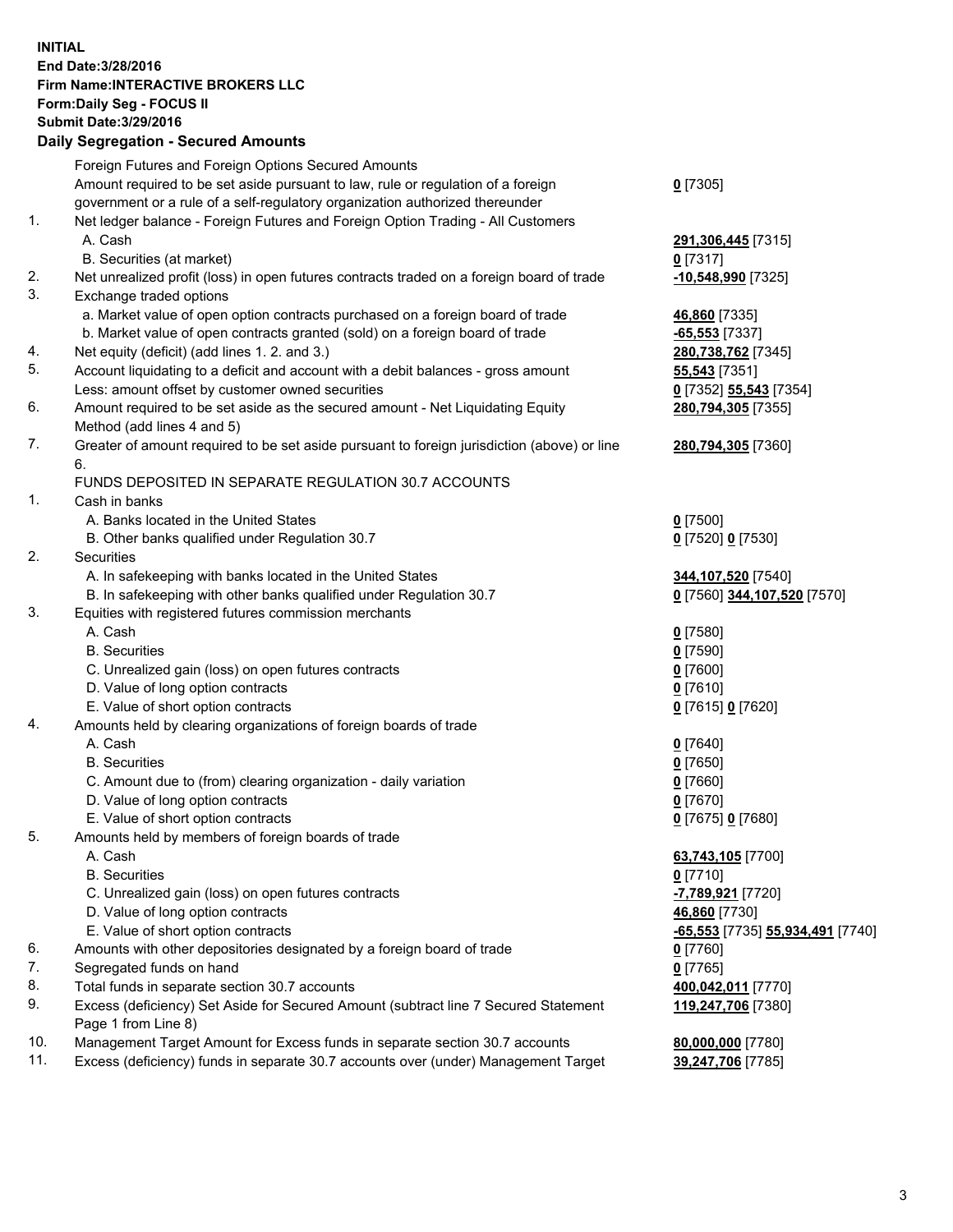**INITIAL End Date:3/28/2016 Firm Name:INTERACTIVE BROKERS LLC Form:Daily Seg - FOCUS II Submit Date:3/29/2016 Daily Segregation - Segregation Statement** SEGREGATION REQUIREMENTS(Section 4d(2) of the CEAct) 1. Net ledger balance A. Cash **2,660,650,167** [7010] B. Securities (at market) **0** [7020] 2. Net unrealized profit (loss) in open futures contracts traded on a contract market **-31,248,072** [7030] 3. Exchange traded options A. Add market value of open option contracts purchased on a contract market **110,191,162** [7032] B. Deduct market value of open option contracts granted (sold) on a contract market **-164,729,216** [7033] 4. Net equity (deficit) (add lines 1, 2 and 3) **2,574,864,041** [7040] 5. Accounts liquidating to a deficit and accounts with debit balances - gross amount **78,342** [7045] Less: amount offset by customer securities **0** [7047] **78,342** [7050] 6. Amount required to be segregated (add lines 4 and 5) **2,574,942,383** [7060] FUNDS IN SEGREGATED ACCOUNTS 7. Deposited in segregated funds bank accounts A. Cash **191,889,079** [7070] B. Securities representing investments of customers' funds (at market) **1,573,455,774** [7080] C. Securities held for particular customers or option customers in lieu of cash (at market) **0** [7090] 8. Margins on deposit with derivatives clearing organizations of contract markets A. Cash **61,057,682** [7100] B. Securities representing investments of customers' funds (at market) **1,017,647,741** [7110] C. Securities held for particular customers or option customers in lieu of cash (at market) **0** [7120] 9. Net settlement from (to) derivatives clearing organizations of contract markets **-1,638,452** [7130] 10. Exchange traded options A. Value of open long option contracts **110,153,099** [7132] B. Value of open short option contracts **-164,690,920** [7133] 11. Net equities with other FCMs A. Net liquidating equity **0** [7140] B. Securities representing investments of customers' funds (at market) **0** [7160] C. Securities held for particular customers or option customers in lieu of cash (at market) **0** [7170] 12. Segregated funds on hand **0** [7150] 13. Total amount in segregation (add lines 7 through 12) **2,787,874,003** [7180] 14. Excess (deficiency) funds in segregation (subtract line 6 from line 13) **212,931,620** [7190] 15. Management Target Amount for Excess funds in segregation **155,000,000** [7194]

16. Excess (deficiency) funds in segregation over (under) Management Target Amount Excess

**57,931,620** [7198]